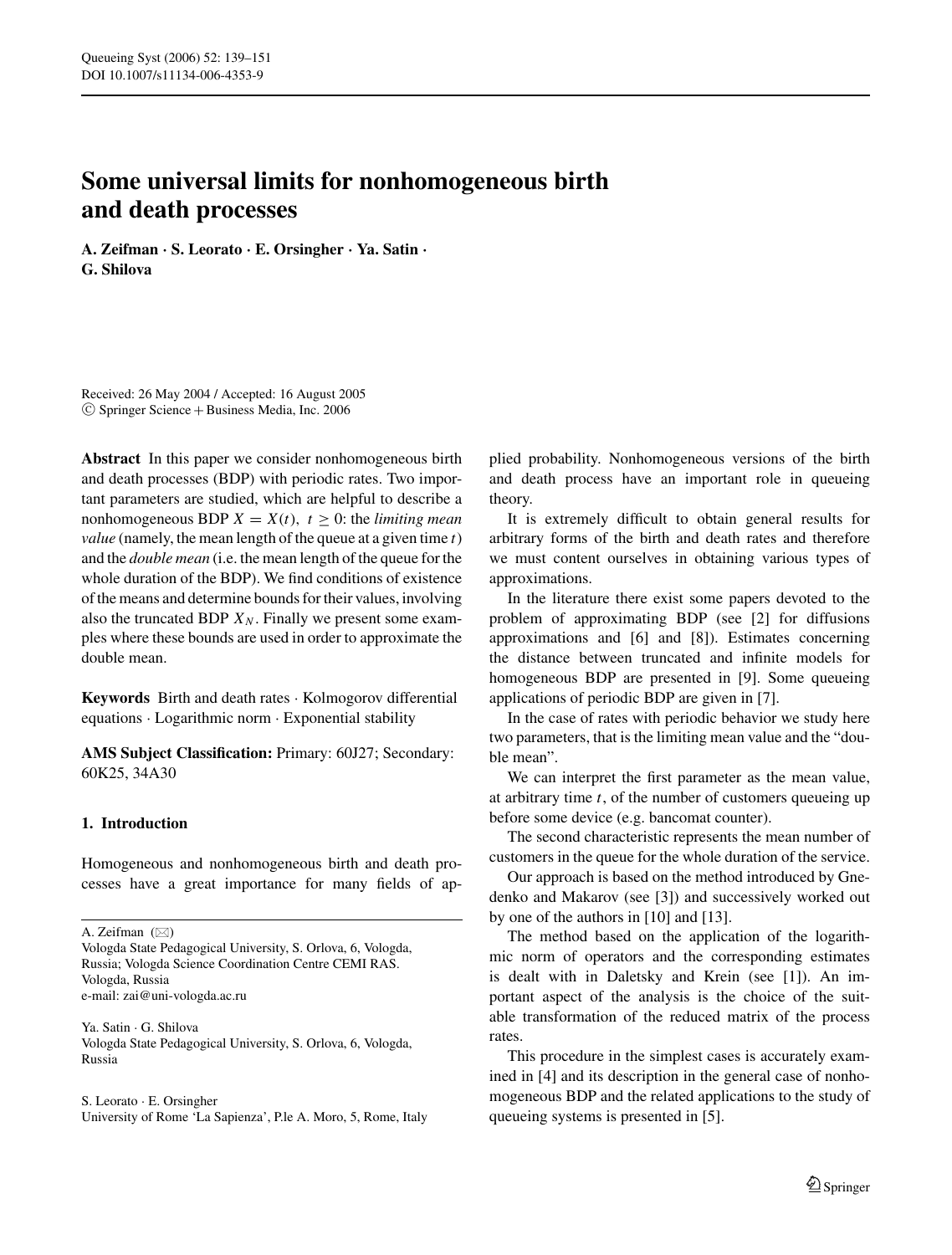### **2. Basic results**

Let  $X = X(t)$ ,  $t > 0$  be a nonhomogeneous birth and death process (BDP) on the state space  $E = (0, 1, 2, \ldots)$  and with birth rates  $\lambda_n = \lambda_n(t)$ ,  $t \geq 0$  and death rates  $\mu_n = \mu_n(t)$ ,  $n \in$ *E*. This means that

$$
P\{X(t+h) = j \mid X(t) = i\}
$$
  
\n
$$
= \begin{cases} \lambda_i(t) \cdot h + o(h, t, i), & \text{if } j = i + 1 \\ \mu_i(t) \cdot h + o(h, t, i), & \text{if } j = i - 1 \\ 1 - (\lambda_i(t) + \mu_i(t)) \cdot h + o(h), & \text{if } j = i \\ o(h, t, i), & \text{if } |i - j| > 1 \end{cases}
$$
 (2.1)

for *h* > 0 and with  $\lim_{h \downarrow 0} \frac{o(h,t,i)}{h} = 0$  uniformly with respect to  $i \in E$ . This condition plays an essential role in deriving the Kolmogorov differential system in the space  $l_1$ .

The nonstationarity of *X* depends on the fact that the rates  $\mu_i(t)$  and  $\lambda_i(t)$  are functions of time and depend on the current size of the queue.

Let

$$
p_{ij}(s, t) = \Pr\{X(t) = j \mid X(s) = i\}
$$
  
for  $i, j \in E, 0 \le s \le t$ 

be the transition probability function of the process  $X = X(t)$ and

$$
p_i(t) = \Pr\{X(t) = i\} \qquad \text{for } i \in E, \ t > 0
$$

be the state probabilities.

We denote by  $\mathbf{p}(t) = (p_0(t), p_1(t), p_2(t), \ldots)^T$ ,  $t > 0$ the column vector of state probabilities and by  $A(t) =$  ${a_{ij}(t), t \ge 0}$  the matrix related to (2.1) where

$$
a_{ij}(t) = \begin{cases} \lambda_{i-1}(t), & \text{if } j = i-1\\ \mu_{i+1}(t), & \text{if } j = i+1\\ -(\lambda_i(t) + \mu_i(t)), & \text{if } j = i\\ 0, & \text{if otherwise.} \end{cases} \tag{2.2}
$$

The probabilistic dynamics of the process is represented by the forward Kolmogorov differential system:

$$
\frac{d\mathbf{p}}{dt} = \mathbf{A}(t)\mathbf{p}, \quad \mathbf{p} = \mathbf{p}(t), \quad t \ge 0.
$$
 (2.3)

The Cauchy problem formed by (2.3) with the initial conditions **p**(*s*) has the following solution

$$
\mathbf{U}(t,s) = \{p_{ij}(t,s)\}_{i,j=0}^{\infty} \text{ for } t > s,
$$

where  $p_{i,j}(t, s) = Pr{X(t) = j | X(s) = i.}$ .

Throughout the whole paper we use the  $l_1$  -norm for vectors **x** that is  $||x||_1 = \sum_{i \in E} |x_i|$  and

$$
\|\mathbf{B}\| = \sup_{j \in E} \sum_{i \in E} |b_{ij}| = \sup_{j \in E} \|\mathbf{b}_j\|_1
$$

where  $\mathbf{x} = (x_0, x_1, \ldots)^T$  and  $\mathbf{B} = \{b_{ij}\}_{i,j=0}^{\infty}$ .

Let  $\Omega = {\mathbf{x} : \mathbf{x} \ge 0, ||\mathbf{x}||_1 = 1}.$  We shall restrict ourselves to birth and death processes whose rates have the following form:

$$
\lambda_n(t) = \nu_n a(t), \quad \mu_n(t) = \eta_n b(t), \quad t \ge 0, \quad n \in E, \quad (2.4)
$$

with the assumptions that the rates are bounded, i.e.

$$
0 < \eta_n \le M, \ \ n > 0 \quad \text{and} \quad 0 \le \nu_n \le L, \ \ n \ge 0 \tag{2.5}
$$

and, obviously,  $\eta_0 = 0$ .

We clearly assume that the functions  $a = a(t)$  and  $b =$  $b(t)$  are non-negative, 1-periodic and bounded, with bounds

$$
a(t) \le a, \quad b(t) \le b. \tag{2.6}
$$

Conditions  $(2.4)$ – $(2.6)$  guarantee (see [1]) the boundedness and integrability of the operator function  $A(t)$  in the space of sequences  $\ell_1$ , where

$$
||A(t)||_1 = 2 \sup_i (\lambda_i(t) + \mu_i(t)) \le 2(La + Mb).
$$

We remark that conditions  $(2.4)$ – $(2.6)$  are not used in the proofs of the results below. These conditions are introduced with the purpose of guaranteeing the integrability of the operator function  $A(t)$  and can be weakened. For example it is possible to replace  $(2.4)$  either with the condition that  $A(t)$ is itself integrable or with the alternative condition that the rates are linear combinations of a finite number of integrable functions.

In [1] it is shown that the Cauchy problem for linear differential equations in Banach spaces with bounded and integrable operator functions has unique solutions for arbitrary initial conditions. This means that, under our assumptions, the existence and uniqueness of the solution do not pose any problem.

We shall study the following mean values

$$
E_{\mathbf{p}(0)}\{X(t)\} = \sum_{k \in E} E\{X(t) \mid X(0) = k\} p_k(0),\tag{2.7}
$$

and the conditional mean value

$$
E\{X(t) \mid X(0) = k\}.\tag{2.8}
$$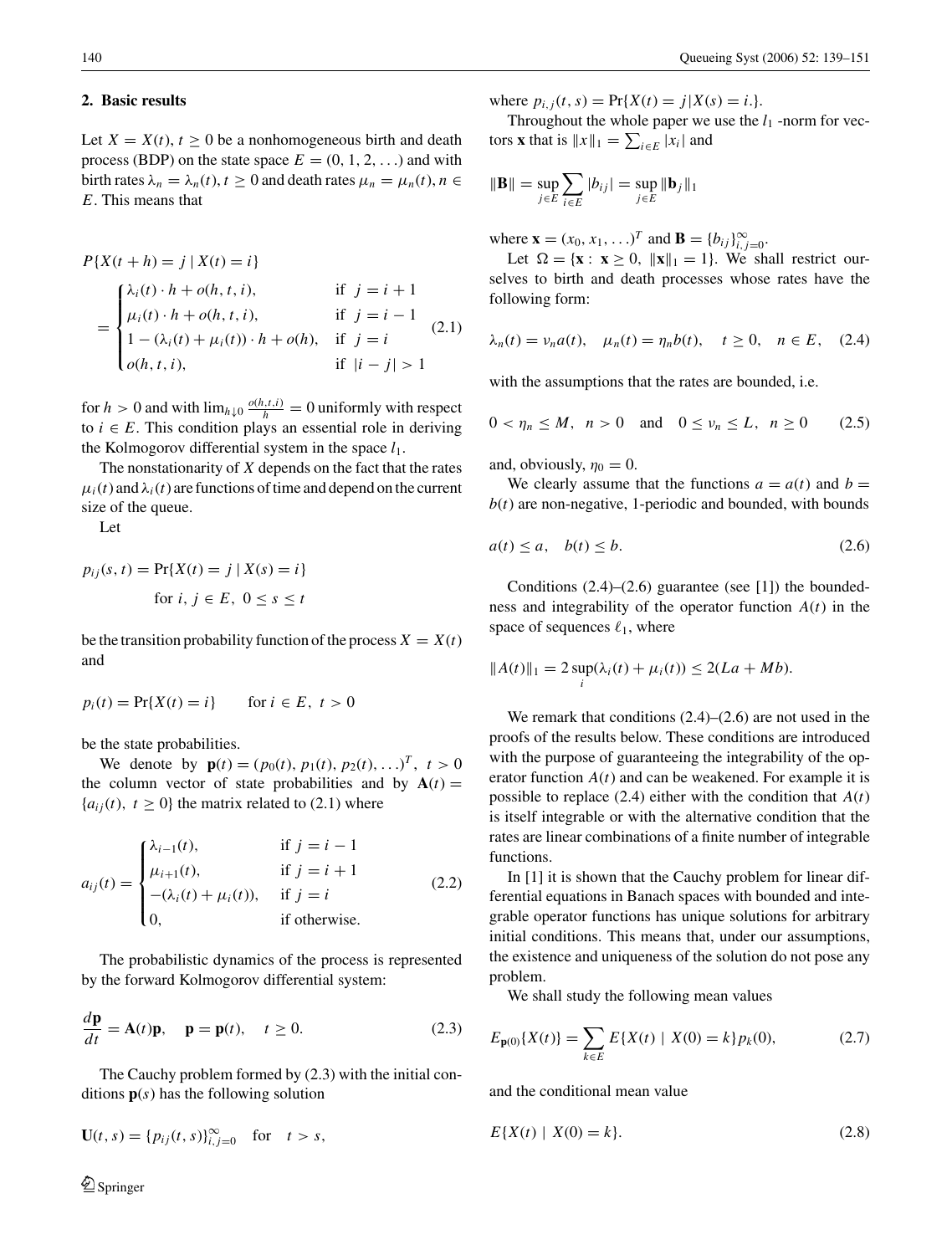For our further analysis we need the following quantities. Let  $1 = d_{-1} = d_0 \leq d_1 \leq \cdots$  and define

$$
\alpha_k(t) = \lambda_k(t) + \mu_{k+1}(t) - \frac{d_{k+1}}{d_k} \lambda_{k+1}(t) - \frac{d_{k-1}}{d_k} \mu_k(t), k \ge 0,
$$
\n(2.9)

and consequently

$$
\alpha(t) = \inf_{k \ge 0} \alpha_k(t), \quad \alpha^* = \int_0^1 \alpha(t) dt,
$$
  
\n
$$
M_0 = \sup_{|t-s| \le 1} \int_s^t \alpha(u) du, \quad M = e^{M_0 + \alpha^*},
$$
  
\n
$$
W = \inf_k \frac{\sum_{i=0}^{k-1} d_i}{k}
$$
\n(2.10)

We remark that our aim here is the evaluation of estimates for the speed of convergence of the means. Therefore the conditions appearing in the next Theorem are not necessary but sufficient for the existence of the mean of the limiting regime.

The results of next theorems are formulated in terms of the auxiliary sequences  $d_i$ ,  $i \geq 1$ , which do not possess any probabilistic meaning. A detailed analysis of their properties is given in [4]. We note that they are a sort of counterpart of the Lyapunov functions.

**Theorem 1.** Let a birth and death process with rates  $\lambda_k(t)$ *and*  $\mu_k(t)$ ,  $k \geq 0$  *be given. Let us assume that there exists a sequence* {*dj*} *such that the number* α<sup>∗</sup> *defined above is strictly positive.*

We also assume that the numbers  $d_i$  *grow sufficiently fast so that*  $\inf_{k \geq 1} \frac{d_{k-1}}{k} = \omega > 0$ .

*Under all these conditions there exists the limit*

$$
\lim_{t \to \infty} |E\{X(t)|X(0) = k\} - \phi(t)| = 0
$$

*for all k and for some 1–periodic function*  $\phi(t)$ *.* 

*We claim also that, for*  $k = 0$ *, the following upper bound holds*

$$
|E\{X(t) \mid X(0) = k\} - \phi(t)| \le \frac{a v_0 M^2}{W\alpha^*} e^{-\alpha^* t}.
$$
 (2.11)

$$
\begin{pmatrix}\n\frac{dp_0}{dt} \\
\vdots \\
\frac{dp_n}{dt} \\
\vdots \\
\frac{dp_n}{dt}\n\end{pmatrix} = \begin{pmatrix}\n-(\lambda_0 + \mu_0) & \mu_1 & 0 & 0 & \cdots \\
\lambda_0 & -(\lambda_1 + \mu_1) & \mu_2 & 0 & \cdots \\
0 & \lambda_1 & -(\lambda_2 + \mu_2) \mu_3 & \cdots \\
\vdots & \vdots & \vdots & \ddots & \vdots \\
\mu_1 & \vdots & \vdots & \ddots & \vdots \\
\mu_n & \vdots & \vdots & \vdots & \ddots\n\end{pmatrix}
$$
\n
$$
\times \begin{pmatrix}\np_0 \\
p_1 \\
\vdots \\
p_n \\
\vdots\n\end{pmatrix}
$$
\n(2.12)

By introducing (see [10–13]),  $p_0(t) = 1 - \sum_{i=1}^{\infty} p_i(t)$ , the second scalar equation

$$
\frac{dp_1}{dt} = \lambda_0 p_0 - (\lambda_1 + \mu_1)p_1 + \mu_2 p_2,
$$

becomes

 $\sqrt{ }$  $\mathbf{I}$  $\mathbf{I}$  $\mathbf{I}$  $\mathbf{I}$  $\mathbf{I}$  $\mathbf{I}$  $\mathbf{I}$  $\mathbf{I}$  $\mathsf{l}$ 

$$
\frac{dp_1}{dt} = \lambda_0 - \lambda_0 \sum_{i=1}^{\infty} p_i - (\lambda_1 + \mu_1)p_1 + \mu_2 p_2
$$

so that the system (2.12) writes

$$
\begin{pmatrix}\n\frac{dp_1}{dt} \\
\frac{dp_2}{dt} \\
\vdots \\
\frac{dp_n}{dt} \\
\vdots\n\end{pmatrix}
$$
\n=\n
$$
\begin{pmatrix}\n-(\lambda_0 + \lambda_1 + \mu_1) & \mu_2 - \lambda_0 & -\lambda_0 & -\lambda_0 & \cdots & \cdots \\
\lambda_1 & -(\lambda_2 + \mu_2) & \mu_3 & 0 & 0 & \cdots \\
0 & \lambda_2 & -(\lambda_3 + \mu_3) & \mu_4 & 0 & \cdots \\
\vdots & \vdots & \vdots & \vdots & \vdots & \ddots\n\end{pmatrix}
$$
\n
$$
\times \begin{pmatrix}\np_1 \\
p_2 \\
\vdots \\
p_n \\
\vdots\n\end{pmatrix} + \begin{pmatrix}\n\lambda_0 \\
0 \\
\vdots \\
0 \\
\vdots\n\end{pmatrix}
$$
\n(2.13)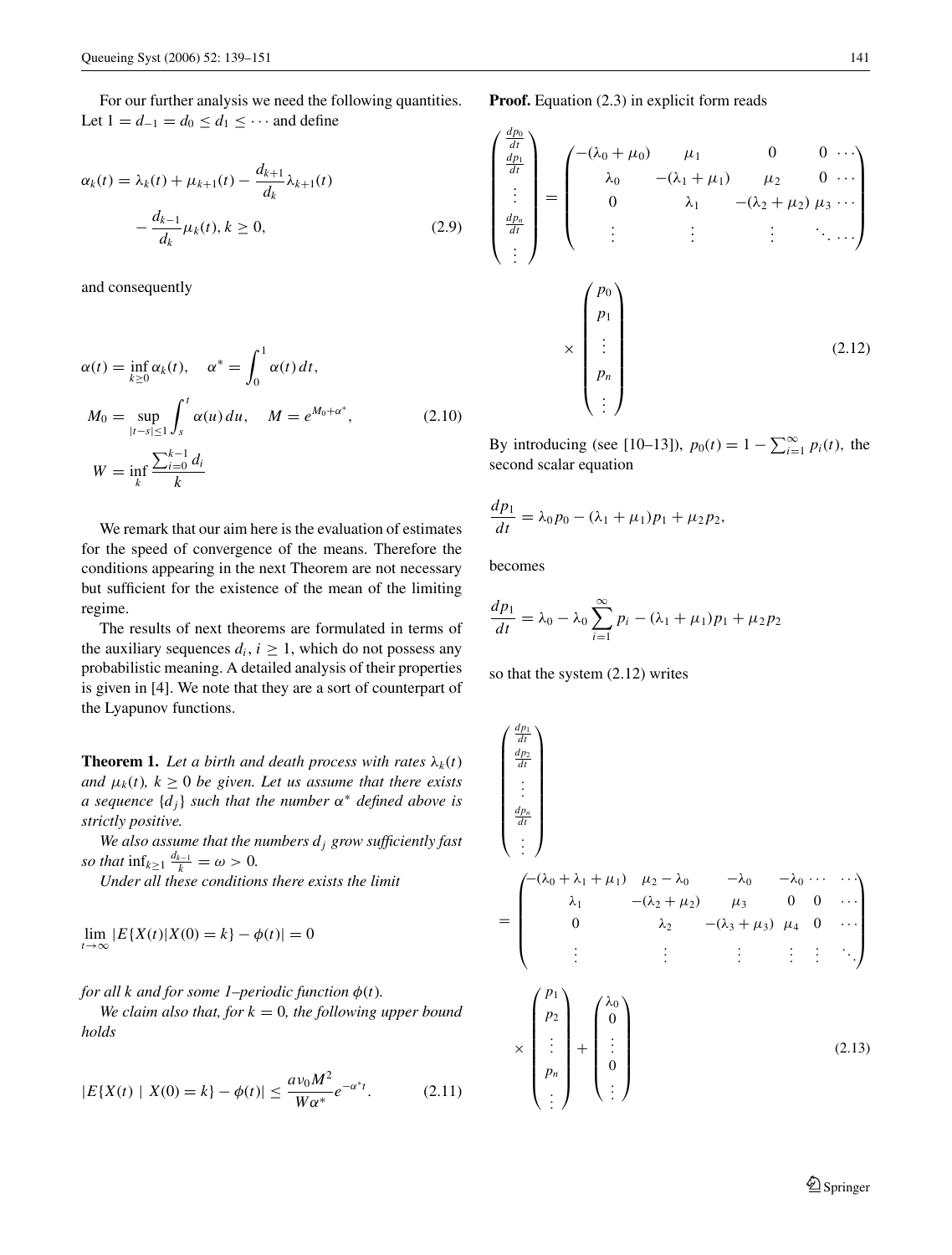or otherwise

$$
\frac{d\mathbf{z}(t)}{dt} = B(t)\mathbf{z}(t) + \mathbf{f}(t). \tag{2.14}
$$

This is a linear nonhomogeneous differential system the solution of which can be written as

$$
\mathbf{z}(t) = V(t,0)\mathbf{z}(0) + \int_0^t V(t,z)\mathbf{f}(z) dz,
$$
\n(2.15)

where  $V(t, z)$  is the Cauchy operator of (2.14). The corresponding theory is treated in detail in the book by Daletsky and Krein. We furthermore remark that, if *B* does not depend on *t*, then the Cauchy operator possesses the explicit simple form  $V(t, s) = e^{(t-s)B}$ .

There is the following simple relationship between pairs,  $z^{(i)} = z^{(i)}(t), t \ge 0, i = 1, 2$ , of solutions of (2.14) and pairs of solutions of (2.3),  $\mathbf{p}^{(i)} = \mathbf{p}^{(i)}(t)$ ,  $t \ge 0$ ,  $i = 1, 2$ :

$$
\|\mathbf{p}^{(1)} - \mathbf{p}^{(2)}\|_1
$$
  
=  $|p_0^{(1)} - p_0^{(2)}| + \sum_{i \ge 1} |p_i^{(1)} - p_i^{(2)}|$   
=  $|1 - \sum_{i \ge 1} p_i^{(1)} - \left(1 - \sum_{i \ge 1} p_i^{(2)}\right)|$   
+  $||\mathbf{z}^{(1)} - \mathbf{z}^{(2)}||_1 = \left|\sum_{i \ge 1} (p_i^{(2)} - p_i^{(1)})\right|$   
+  $||\mathbf{z}^{(1)} - \mathbf{z}^{(2)}||_1 \le \sum_{i \ge 1} |p_i^{(2)} - p_i^{(1)}|$   
+  $||\mathbf{z}^{(1)} - \mathbf{z}^{(2)}||_1 = 2 ||\mathbf{z}^{(1)} - \mathbf{z}^{(2)}||_1, \quad t \ge 0.$ 

Consequently,

$$
\|\mathbf{z}^{(1)} - \mathbf{z}^{(2)}\|_1 \le \|\mathbf{p}^{(1)} - \mathbf{p}^{(2)}\|_1 \le 2\|\mathbf{z}^{(1)} - \mathbf{z}^{(2)}\|_1,
$$
  
 $t \ge 0$ , (2.16)

which will be used in the study of stability and ergodicity. Consider the matrix

$$
D = \begin{pmatrix} d_0 & d_0 & d_0 & \cdots \\ 0 & d_1 & d_1 & \cdots \\ 0 & 0 & d_2 & \cdots \\ \vdots & \vdots & \ddots & \ddots \end{pmatrix}
$$
 (2.17)

and the space of sequences

$$
\ell_{1D} = {\mathbf{z}^T = (p_1, p_2, \ldots) : ||\mathbf{z}||_{1D} = ||D\mathbf{z}||_1 < \infty},
$$
 (2.18)

as in [13].

We have

$$
D^{-1} = \begin{pmatrix} d_0^{-1} & -d_1^{-1} & 0 & \ddots & \\ 0 & d_1^{-1} & -d_2^{-1} & 0 & \ddots \\ \ddots & 0 & \ddots & d_2^{-1} & \ddots & \ddots \\ \ddots & \ddots & \ddots & \ddots & \ddots \end{pmatrix}.
$$

By applying this transformation to the matrix  $B(t)$  in (2.14), we arrive at the matrix  $DB(t)D^{-1}$ 

$$
DB(t)D^{-1}
$$
  
= 
$$
\begin{pmatrix} -(\lambda_0 + \mu_1) & d_0 \cdot d_1^{-1} \cdot \mu_1 & 0 & \cdots \\ d_1 \cdot d_0^{-1} \cdot \lambda_1 & -(\lambda_1 + \mu_2) & d_1 \cdot d_2^{-1} \cdot \mu_2 & 0 \\ 0 & d_2 \cdot d_1^{-1} \cdot \lambda_2 & \cdots & \ddots & \ddots \\ \vdots & 0 & \ddots & \ddots & \ddots \\ \vdots & \vdots & \ddots & \ddots & \ddots \end{pmatrix}
$$
 (2.19)

We recall the definition of the logarithmic norm that was proposed for finite-dimensional spaces by Lozinskij and generalized to Banach spaces by Daletsky and Krein, see for instance [13].

*Definition 1.* Let  $B(t)$ ,  $t \ge 0$  be a one-parameter family of bounded linear operators on a Banach space B and let *I* denote the identity operator. For each  $t \geq 0$ , the number

$$
\gamma(B(t)) = \lim_{h \to +0} \frac{\|I + h(t)\| - 1}{h}
$$
\n(2.20)

is called the logarithmic norm of the operator  $B(t)$ .

The logarithmic norm of the matrix  $B(t) = \{b_{ij}(t)\}\$ ,  $t \ge 0$ corresponding to a linear operator on the vector space  $\beta$ equipped with  $\ell_1$ -norm, is

$$
\gamma(B(t)) = \sup_j \left( b_{jj}(t) + \sum_{i \neq j} |b_{ij}(t)| \right), \quad t \ge 0.
$$
\n(2.21)

Let  $B(t)$  be an operator function corresponding to Eq. (2.13). Then the logarithmic norm of the operator  $B(t)$  is related to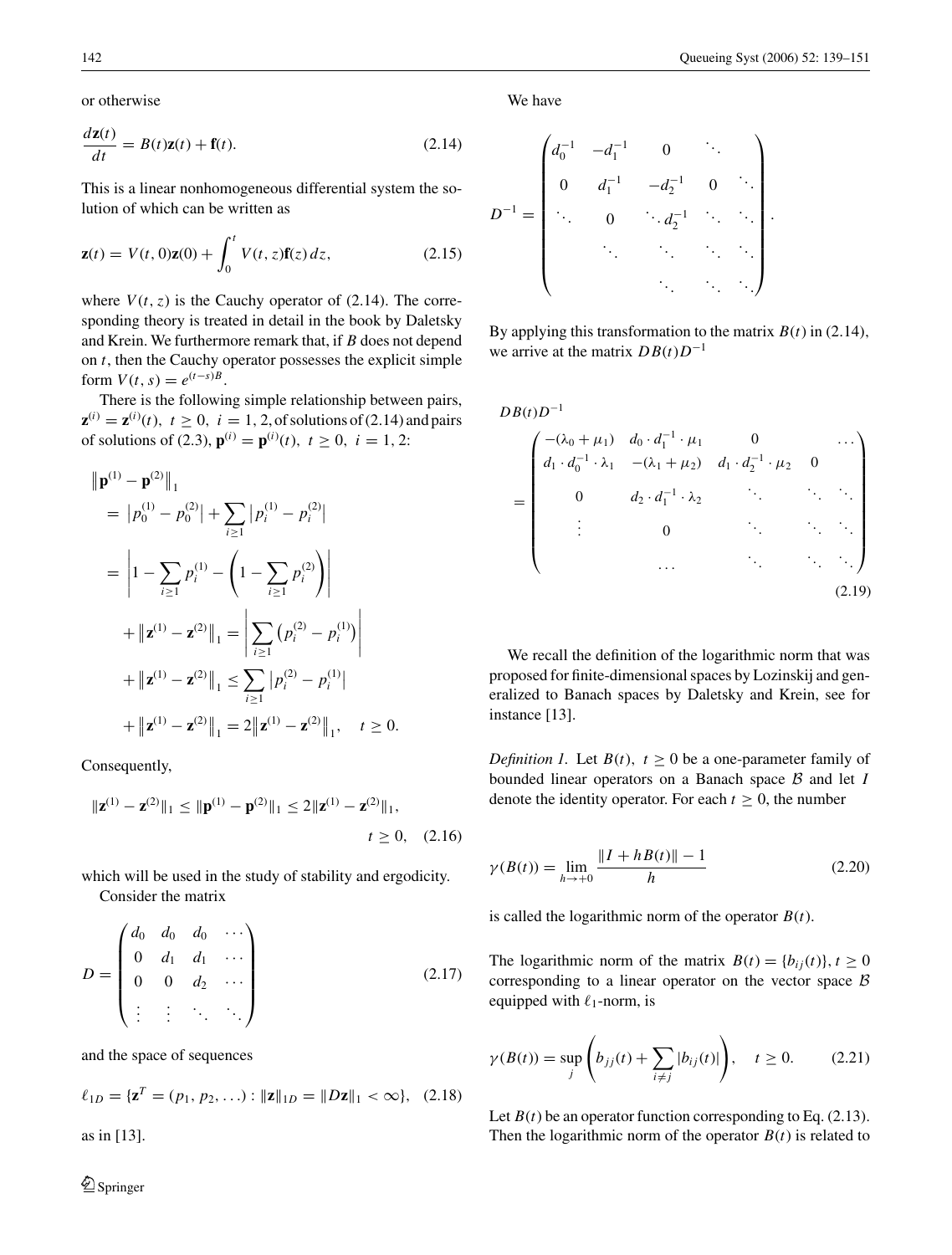the Cauchy operator  $V(t, s)$ ,  $0 \le s \le t$  of the system

$$
\frac{d\mathbf{x}}{dt} = B(t)\mathbf{x}, \quad t \ge 0
$$
\n(2.22)

by

$$
\gamma(B(t)) = \lim_{h \to +0} \frac{\|V(t+h, t)\| - 1}{h}, \quad t \ge 0.
$$
 (2.23)

From the latter one can deduce the following bounds on the *B*-norm of the Cauchy operator  $V(t, s)$ ,  $0 \le s \le t$ :

$$
e^{-\int_{s}^{t} \gamma(-B(\tau)) d\tau} \le \|V(t,s)\| \le e^{\int_{s}^{t} \gamma(B(\tau)) d\tau}, \quad 0 \le s \le t.
$$
\n(2.24)

Moreover, for any solution  $\mathbf{x}(t) \in \mathcal{B}$ ,  $t \geq 0$  of (2.22) we have

$$
\|\mathbf{x}(t)\| \ge e^{-\int_s^t \gamma(-B(\tau)) d\tau} \|\mathbf{x}(s)\|.
$$
 (2.25)

We will also make use of the fact that if  $\beta$  is a vector space with norm  $\ell_1$  and all diagonal elements of *B* are non-negative then, by (2.21)

$$
\gamma(B(t)) = \sup_j \sum_i b_{ij}(t), \quad t \ge 0,
$$

and, *a fortiori*, for any solution  $\mathbf{x}(t)$ ,  $t \geq 0$  of (2.22), s.t.  $\mathbf{x}(s) \geq 0$ , we have

$$
\|\mathbf{x}(t)\| \ge e^{\int_s^t \inf_j \sum_i b_{ij}(\tau) d\tau} \|\mathbf{x}(s)\|, \quad 0 \le s \le t. \tag{2.26}
$$

If B is endowed with norm  $\ell_{1D}$ , from (2.24) we have that

$$
||V(t,s)||_{1D} \le \exp\left\{ \int_{s}^{t} \gamma(B(\tau))_{\ell_{1D}} d\tau \right\}
$$
 (2.27)

and, by (2.26)

$$
\gamma(B(t))_{\ell_{1D}} = \gamma(DB(t)D^{-1}) = -\inf_{k} \alpha_k(t) = -\alpha(t).
$$
 (2.28)

In view of (2.26) and having in mind (2.28) we obtain the following inequality

$$
\|\mathbf{p}^{(1)}(t) - \mathbf{p}^{(2)}(t)\|_{1D}
$$
  
\n
$$
\leq e^{-\int_{s}^{t} \alpha(u) du} \|\mathbf{p}^{(1)}(s) - \mathbf{p}^{(2)}(s)\|_{1D}, \quad 0 \leq s \leq t,
$$
\n(2.29)

for all  $\mathbf{p}^{(i)}(s) \in \ell_{1D}$ ,  $i = 1, 2$ . Now, periodicity of  $\alpha(t)$  and estimate (2.29) imply the exponential stability of Eq. (2.14) and the existence of a 1-periodic solution of this equation

**q**(*t*)  $\in \ell_{1D}$ . Hence, the respective  $\pi(t) = \left(\frac{1-\sum_{i\geq 1} q_i(t)}{q(t)}\right) \in \ell_{1D}$ represents the limiting 1-periodic regime of  $X(t)$ , where  $X(t)$ is the BDP considered.

Let  $\ell_{1E}$  be the space of sequences

$$
\ell_{1E} = \left\{ \mathbf{z} = (p_1, p_2, \ldots)^T : ||\mathbf{z}||_{1E} = \sum n |p_n| < \infty \right\}.
$$
\n(2.30)

We have for any vector  $\mathbf{z} = (p_1, p_2, \ldots)^T \in l_{1D}$  the following bound:

$$
\|\mathbf{z}\|_{1E} = \sum_{n\geq 1} n|p_n| = \sum_{n\geq 1} \frac{n}{d_{n-1}} d_{n-1} |p_n| \leq \omega^{-1} \sum_{n\geq 1} d_{n-1} |p_n|
$$
  

$$
= \omega^{-1} \sum_{n\geq 1} d_{n-1} \left| \sum_{i\geq n} p_i - \sum_{i\geq n+1} p_i \right|
$$
  

$$
\leq \omega^{-1} \sum_{n\geq 1} d_{n-1} \left| \sum_{i\geq n} p_i \right| + \left| \sum_{i\geq n+1} p_i \right|
$$
  

$$
\leq 2\omega^{-1} \sum_{n\geq 0} d_n \left| \sum_{i\geq n} p_i \right| \leq 2\omega^{-1} \|\mathbf{z}\|_{1D}.
$$
 (2.31)

Therefore, as  $\mathbf{q}(t) \in \ell_{1D}$ , there exists the limit 1-periodic mean  $\phi(t) = \sum n \pi_n(t) < \infty$ .

Let  $\mathbf{p}(0) = (p_0(0), p_1(0), \ldots, p_n(0), \ldots)^T = \mathbf{e}_0 = (1, 0, 0)$ 0, ...)<sup>*T*</sup>, and put **z**(0) = (π<sub>1</sub>(0) −  $p_1$ (0), ...)<sup>*T*</sup>. Then **z**(0) ≥ **0**, and if  $\mathbf{v}(t) = D\mathbf{z}(t)$ , then one has  $\mathbf{v}(0) \ge 0$ . We have that  **satisfies the homogeneous differential system** 

$$
\frac{d\mathbf{v}}{dt} = DB(t)D^{-1}\mathbf{v}, \quad t \ge 0.
$$
 (2.32)

All non-diagonal elements of the matrix  $DB(t)D^{-1}$  are nonnegative for all  $t \ge 0$  according to (2.19). Then  $\mathbf{v}(t) \ge 0$  for all  $t \geq 0$ .

Therefore,  $\sum_{i \geq k} z_i(t) \geq 0$  for any  $t \geq 0$  and any *k*. Now, the following estimate holds:

$$
\|\mathbf{z}\|_{1D} = \sum_{k=0}^{\infty} d_k \sum_{i \ge k+1} p_i = \sum_{i=1}^{\infty} i p_i \frac{\sum_{k=0}^{i-1} d_k}{i}
$$
  

$$
\ge \inf_{i \ge 1} \frac{\sum_{k=0}^{i-1} d_k}{i} \sum_{h=1}^{\infty} h p_h = \mathbf{W} \|\mathbf{z}\|_{1E}.
$$
 (2.33)

Then, by  $(2.29)$  and  $(2.33)$  we obtain

$$
|E\{X(t)|X(0) = 0\} - \phi(t)|
$$
  
\n
$$
\leq ||\mathbf{z}(t)||_{1E} \leq W^{-1}||\pi(t) - \mathbf{p}(t)||_{1D} = W^{-1}||\mathbf{z}(t)||_{1D}
$$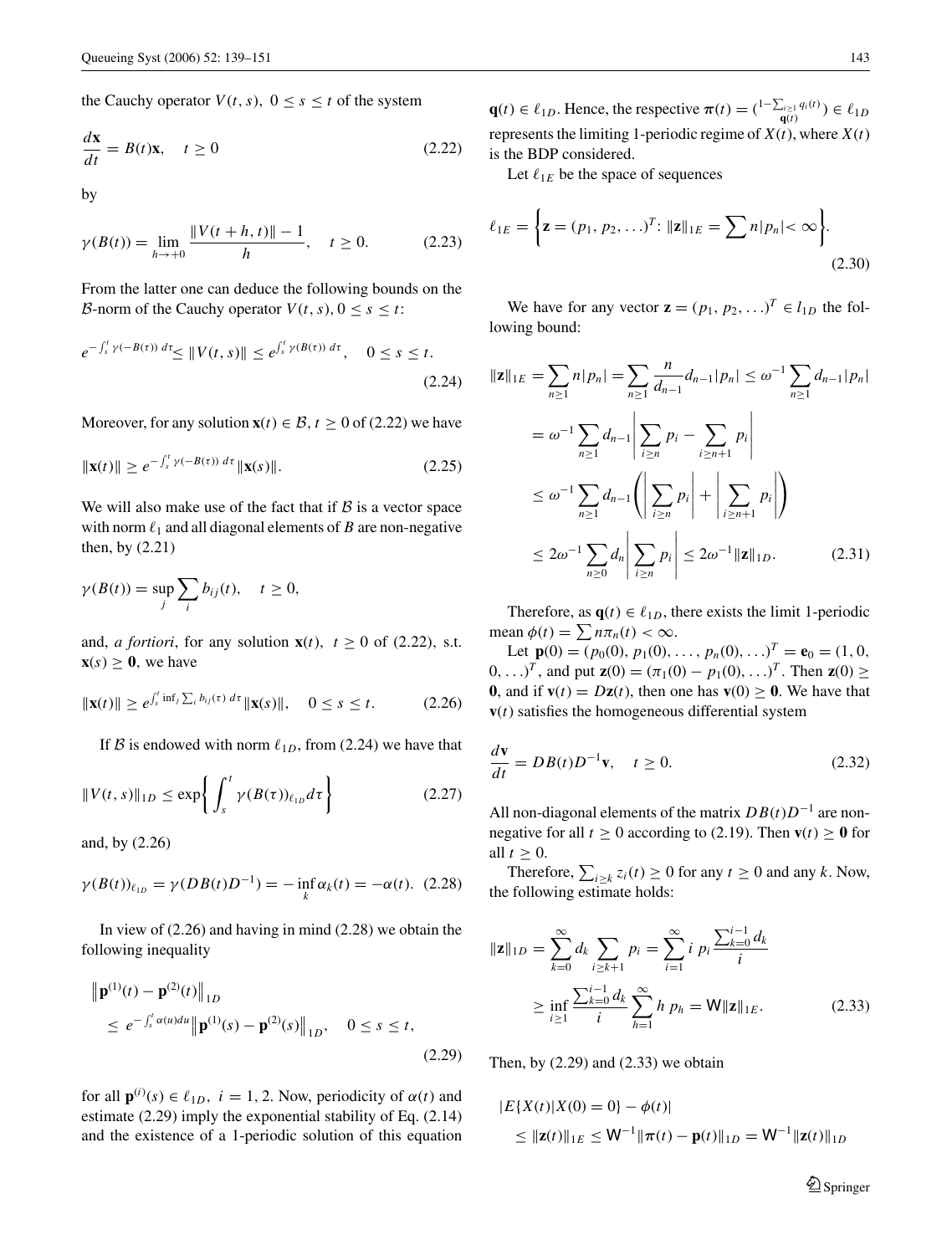$$
\leq W^{-1} \exp\left(-\int_0^t \alpha(s) \, ds\right) ||\mathbf{z}(0)||_{1D}
$$
\n
$$
= W^{-1} \exp\left(-\int_0^t \alpha(s) \, ds\right) ||\boldsymbol{\pi}(0) - \mathbf{p}(0)||_{1D}. \tag{2.34}
$$

By writing

$$
\int_0^t \alpha(s) ds = \int_0^{\lfloor t \rfloor} \alpha(s) ds + \int_{\lfloor t \rfloor}^t \alpha(s) ds \quad \text{(by periodicity)}
$$

$$
= \lfloor t \rfloor \int_0^1 \alpha(s) ds + \int_{\lfloor t \rfloor}^t \alpha(s) ds
$$

$$
= \lfloor t \rfloor \alpha^* + \int_{\lfloor t \rfloor}^t \alpha(s) ds = \alpha^*(t - t + \lfloor t \rfloor)
$$

$$
+ \int_{\lfloor t \rfloor}^t \alpha(s) ds \qquad (2.35)
$$

we get

$$
\left| \int_0^t \alpha(s) ds - \alpha^* t \right| = \left| \int_{\lfloor t \rfloor}^t \alpha(s) ds - \alpha^*(t - \lfloor t \rfloor) \right|
$$
  
 
$$
\leq \alpha^* |t - \lfloor t \rfloor + \sup_{z: |t - z| \leq 1} \int_z^t \alpha(s) ds \leq M_0 + \alpha^*. \quad (2.36)
$$

From the above inequality we have

$$
-\alpha^* - M_0 + \alpha^* t \le \int_0^t \alpha(s) ds \le \alpha^* t + \alpha^* + M_0,
$$

and

$$
-\int_0^t \alpha(s) ds \leq -\alpha^* t + \alpha^* + M_0.
$$

We have finally the inequality

$$
\exp\left(-\int_0^t \alpha(s) \, ds\right) \le e^{-\alpha^* t} e^{\alpha^* + M_0} = Me^{-\alpha^* t}.\tag{2.37}
$$

By taking into account that  $p(0) = (1, 0, 0, \ldots)^T$  and the form of the 1*D*-norm, where only elements of index equal or larger than 1 appear, we have that

$$
\|\pi(0) - \mathbf{p}(0)\|_{1D} = \|\pi(0)\|_{1D} \le \limsup_{t \to \infty} \|\pi(t)\|_{1D}. \quad (2.38)
$$

Moreover, by (2.15) we can write

$$
\|\pi(t)\|_{1D} = \|\mathbf{q}(t)\|_{1D} \le \|V(t, 0) \cdot \mathbf{q}(0)\|_{1D} + \left\| \int_0^t V(t, \tau) \mathbf{f}(\tau) d\tau \right\|_{1D}
$$

$$
\leq \|\mathbf{q}(0)\|_{1D} \|V(t,0)\|_{1D}
$$
  
+  $\int_0^t \|D\mathbf{f}(\tau)\|_1 \|V(t,\tau)\|_{1D} d\tau$  by (2.27)  

$$
\leq \|\pi(0)\|_{1D} e^{\int_0^t \gamma(B(s))_{\ell_{1D}} ds}
$$
  
+  $d_0 \mathbf{a} v_0 \int_0^t e^{\int_t^t \gamma(B(u))_{\ell_{1D}} du} d\tau$  by (2.28)  

$$
\leq \|\pi(0)\|_{1D} e^{-\int_0^t \alpha(s) ds} + d_0 \mathbf{a} v_0 \int_0^t e^{-\int_t^t \alpha(u) du} d\tau
$$
  

$$
\leq Me^{-\alpha^*t} \|\pi(0)\|_{1D} + \mathbf{M} a v_0 \int_0^t e^{-\alpha^*(t-\tau)} d\tau,
$$
(2.39)

because of (2.37). Passing to the limit as  $t \to \infty$  we get

$$
\limsup_{t \to \infty} \|\pi(t)\|_{1D} \le \frac{\mathsf{M}av_0}{\alpha^*}.\tag{2.40}
$$

Finally using (2.34), (2.37), (2.38) and (2.40), we obtain (2.11).

We now consider the family of truncated BDPs  $X_N =$  $X_N(t)$ ,  $t > 0$  on the state space  $E_N = \{0, 1, 2, ..., N\}$ , where birth rates are  $\lambda_n(t)$ ,  $n \in E_{N-1}$  and death rates  $\mu_n(t)$ ,  $n \in E_N$  (and with intensity matrix  $\mathbf{A}_N$ ).

The truncated process has the vector of probabilities governed by the forward Kolmogorov differential system

$$
\frac{d\mathbf{p}_N}{dt} = A_N(t)\mathbf{p}_N.
$$
\n(2.41)

We will identify below the finite vector with entries  $(a_1, \ldots, a_N)$  and the infinite vector with the same first N coordinates and the others equal to zero. The same identification will be assumed also for the rate matrix  $A_N$ .

**Theorem 2.** *Assume there exists a sequence* {*di*} *such that*  $\alpha^* > 0$ . *Then for any*  $t \geq 0$ 

$$
|E\{X(t)|X(0) = 0\} - E\{X_N(t)|X_N(0) = 0\}|
$$
  
 
$$
\leq \frac{3tMav_0(La + Mb)}{W_N\alpha^*},
$$
 (2.42)

*where*

$$
W_N = \inf_{k \ge 0} \frac{\sum_{i=0}^k d_{N-1+i}}{N+k}.
$$
\n(2.43)

Springer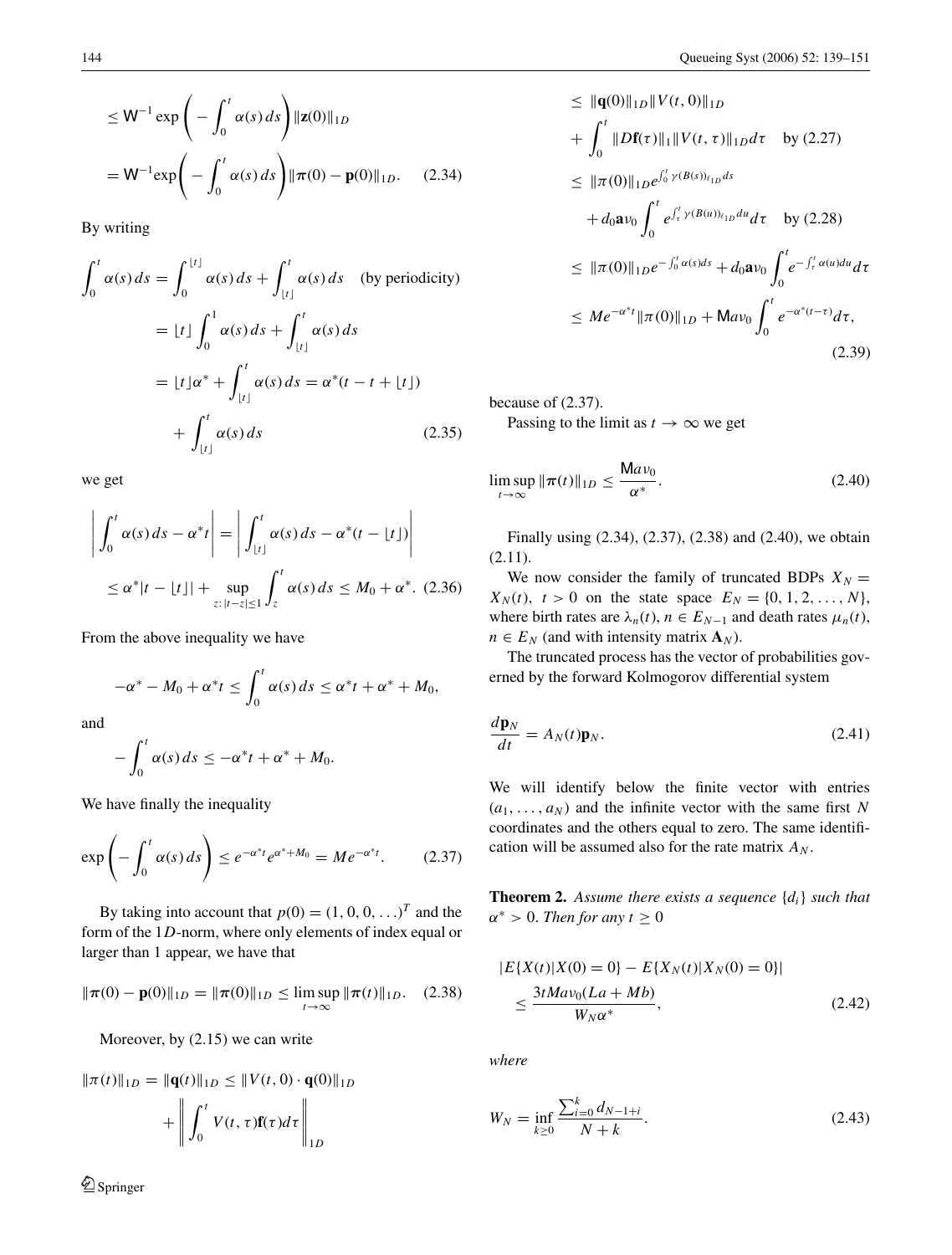**Proof:** Write the system  $(2.3)$  in the form

$$
\frac{d\mathbf{p}}{dt} = A_N(t)\mathbf{p} + (A(t) - A_N(t))\mathbf{p}.
$$
 (2.44)

Then

$$
\mathbf{p}(t) = U_N(t, 0)\mathbf{p}(0) + \int_0^t U_N(t, \tau)(A(\tau))
$$

$$
-A_N(\tau))\mathbf{p}(\tau) d\tau.
$$
 (2.45)

Hence

$$
|E\{X(t)|X(0) = 0\} - E\{X_N(t)|X_N(0) = 0\}|
$$
  
=  $\|\mathbf{p}(t) - \mathbf{p}_N(t)\|_{1E} \le \int_0^t \|U_N(t, \tau)(A(\tau))\|_{1E} d\tau.$  (2.46)

We have that

$$
U_N = \begin{pmatrix} u_{00}^N & \cdots & u_{0N}^N & 0 & 0 & \cdots \\ u_{10}^N & \cdots & u_{1N}^N & 0 & 0 & \cdots \\ \vdots & \vdots & \vdots & \vdots & \vdots & \vdots \\ u_{N0}^N & \cdots & u_{NN}^N & 0 & 0 & \cdots \\ 0 & \cdots & 0 & 1 & 0 & \cdots \\ 0 & \cdots & 0 & 0 & 1 & \cdots \\ \vdots & \vdots & \vdots & \vdots & \vdots & \vdots \end{pmatrix}, \qquad (2.47)
$$

and

$$
A_N = \begin{pmatrix} -\lambda_0 & \mu_1 & 0 & \cdots & 0 & 0 & 0 & \cdots \\ \lambda_0 & -(\lambda_1 + \mu_1) & \mu_2 & \cdots & 0 & 0 & 0 & \cdots \\ \cdots & & & & & & \\ \cdots & & & & & & \\ 0 & 0 & 0 & \cdots & \lambda_{N-1} & -\mu_N & 0 & \cdots \\ 0 & 0 & \cdots & 0 & 0 & \ddots \\ \vdots & \vdots & & & & \\ \end{pmatrix}.
$$
\n(2.48)

Then

$$
(A - A_N)\mathbf{p} = (0, ..., 0, -\lambda_N p_N + \mu_{N+1} p_{N+1}, \lambda_N p_N
$$

$$
-(\lambda_{N+1} + \mu_{N+1}) p_{N+1} + \mu_{N+2} p_{N+2}, ...)^T,
$$

$$
(2.49)
$$

and

$$
U_{N}(A - A_{N})\mathbf{p}
$$
\n
$$
= \begin{pmatrix}\nu_{0N}^{N}(-\lambda_{N}p_{N} + \mu_{N+1}p_{N+1}) \\
u_{1N}^{N}(-\lambda_{N}p_{N} + \mu_{N+1}p_{N+1}) \\
\vdots \\
u_{NN}^{N}(-\lambda_{N}p_{N} + \mu_{N+1}p_{N+1}) \\
\lambda_{N}p_{N} - (\lambda_{N+1} + \mu_{N+1})p_{N+1} + \mu_{N+2}p_{N+2} \\
\vdots\n\end{pmatrix}
$$
\n(2.50)

Inequalities  $u_{ij}^N(t, \tau) \ge 0$  for all *i*, *j*, *t*,  $\tau$  and equalities  $\sum_i u_{ij}^N(t, \tau) = 1$  for all *j*, *t*,  $\tau$  imply the bound

$$
||U_{N}(A - A_{N})\mathbf{p}||_{1E} = |-\lambda_{N}p_{N} + \mu_{N+1}p_{N+1}| \sum_{n \leq N} n u_{nN}^{N}
$$
  
+  $\sum_{k \geq N} (k + 1)|\lambda_{k}p_{k} - (\lambda_{k+1} + \mu_{k+1})p_{k+1} + \mu_{k+2}p_{k+2}|$   
 $\leq (Lap_{N} + Mbp_{N+1})$   
 $\times \left( \sum_{k=0}^{N-1} (k - (k + 1)) \sum_{i=0}^{k} u_{iN}^{N} + N \sum_{i=0}^{N} u_{iN}^{N} \right)$   
+  $\sum_{k \geq N} (k + 1)(La(p_{k} + p_{k+1})$   
+  $Mb(p_{k+1} + p_{k+2}))$   
 $\leq La(Np_{N} + (N + 1)(p_{N} + p_{N+1}) + (N + 2)(p_{N+1} + p_{N+2}) + \cdots) + Mb(Np_{N+1} + (N + 1)(p_{N+1} + p_{N+2}) + (N + 2)(p_{N+2} + p_{N+3}) + \cdots) \le$   
 $\leq (La + Mb) \sum_{k \geq N} (2k + 1)p_{k} \leq 3(La + Mb) \sum_{k \geq N} kp.$  (2.51)

By (2.39) (with  $\pi(t)$  replaced by  $z(t)$ ) and assuming that  $z(0) = 0$  we get

$$
\|\mathbf{z}(t)\|_{1D} \le \frac{\mathsf{M}av_0}{\alpha^*}.\tag{2.52}
$$

On the other hand,

$$
d_{N-1}(p_N + p_{N+1} + ...) + d_N(p_{N+1} + p_{N+2} + ...) + ...
$$
  
=  $p_N d_{N-1} + p_{N+1}(d_{N-1} + d_N) + p_{N+2}(d_{N-1} + d_N + d_{N+1}) + ...$ 

 $\mathcal{D}$  Springer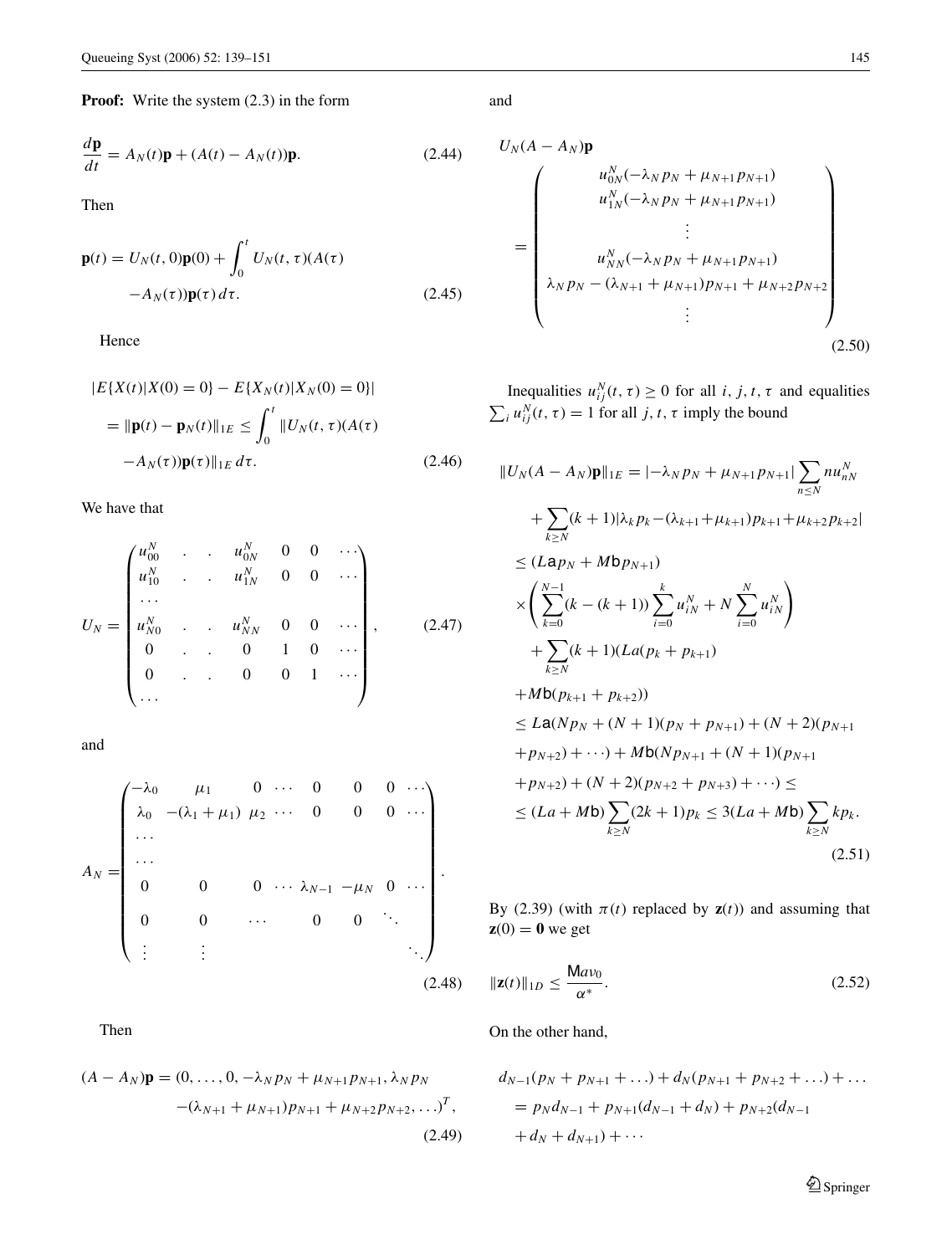$$
= \frac{d_{N-1}}{N} N p_N + \frac{d_{N-1} + d_N}{N+1} (N+1) p_{N+1}
$$
  
+ ...  $\geq$  W<sub>N</sub>  $\sum_{k \geq N} k p_k$ . (2.53)

Then

$$
\sum_{k\geq N} k p_k \leq W_N^{-1} \sum_{k\geq N} d_{k-1} \left( \sum_{i\geq k} p_i \right) \leq W_N^{-1} ||\mathbf{z}||_{1D}
$$
\n
$$
\leq \frac{\mathsf{M} a v_0}{\mathsf{W}_N \alpha^*}.
$$
\n(2.54)

Finally from (2.46), (2.51), (2.52) and (2.54) we obtain  $(2.42).$ 

As a consequence of Theorem 1 and Theorem 2 we obtain the following statement.

**Corollary 1.** *Let*  $\{d_i\}$  *be a sequence such that*  $\alpha^* > 0$ *. Then for any*  $t \geq 0$ 

$$
|\phi(t) - E\{X_N(t)|X(0) = 0.\}| \le \frac{M^2 a v_0}{W\alpha^*} e^{-\alpha^* t} + \frac{3t M a v_0 (La + Mb)}{W_N \alpha^*}.
$$
 (2.55)

*Remark 1.* Here the first expression of the right-hand side of (2.55) tends to zero as  $t \to \infty$ , and the second expression tends to zero as  $N \to \infty$  (for any fixed *t*, provided that  $W_N \to \infty$  as  $N \to \infty$ ). Hence, Theorem 2 gives us a tool for calculating the limiting mean, as shown in the examples below.

Let now introduce the following important characteristic of the nonhomogeneous BDP.

*Definition 2.* The *double mean* of the BDP  $X = X(t)$ ,  $t \ge 0$ is defined by

$$
E = \lim_{t \to \infty} \frac{1}{t} \int_0^t E\{X(u)|X(0) = k\} du,
$$
 (2.56)

provided that the limit exists and does not depend on *k*.

**Theorem 3.** Let  $\{d_i\}$  be a sequence such that  $\alpha^* > 0$  and *assume also that*  $\inf_{k \geq 1} \frac{d_{k-1}}{k} = \omega > 0$ . Then the double mean *of the BDP X exists and the following inequalities hold:*

$$
\left| \mathsf{E} - \int_{t}^{t+1} E\{X(u)|X(0) = 0\} du \right| \leq \frac{\mathsf{M}^2 a v_0}{\mathsf{W} \alpha^*} e^{-\alpha^* t}, \quad (2.57)
$$

*and*

$$
\left| \mathsf{E} - \int_{t}^{t+1} E\{X_{N}(u)|X_{N}(0) = 0\} du \right| \leq \frac{\mathsf{M}^{2} a v_{0}}{\mathsf{W} \alpha^{*}} e^{-\alpha^{*} t} + \frac{3(t+1) \mathsf{M} a v_{0} (La + \mathsf{M} b)}{\mathsf{W}_{N} \alpha^{*}}.
$$
 (2.58)

**Proof:** The existence of the double mean follows from Theorem 1 which gives the bound

$$
\left| \frac{1}{t} \int_0^t (E\{X(u)|X(0) = 0\} - \phi(u)) du \right| \le \frac{M^2 a v_0}{t W \alpha^{*2}}.
$$
 (2.59)

Convergence to zero of (2.59) and 1-periodicity of  $\phi$ , imply that

$$
\mathsf{E} = \lim_{t \to \infty} \frac{1}{t} \int_0^t \phi(u) \, du = \int_0^1 \phi(u) \, du. \tag{2.60}
$$

By applying again Theorem 1, we obtain

$$
\left| \mathsf{E} - \int_{t}^{t+1} E\{X(u)|X(0) = 0\} du \right| = \left| \int_{t}^{t+1} (\phi(u) - E\{X(u)|X(0) = 0\}) du \right| \leq \frac{M^2 a v_0}{W \alpha^*} e^{-\alpha^* t}.
$$
 (2.61)

Corollary 1 gives (2.58):

$$
\left| \mathsf{E} - \int_{t}^{t+1} E\{X_{N}(u)|X_{N}(0) = 0\} du \right|
$$
  
\n
$$
= \left| \int_{t}^{t+1} (\phi(u) - E\{X_{N}(u)|X_{N}(0) = 0\}) du \right|
$$
  
\n
$$
\leq \frac{\mathsf{M}^{2} a v_{0}}{\mathsf{W} \alpha^{*}} e^{-\alpha^{*} t} + \frac{3(t+1) \mathsf{M} a v_{0} (L a + M b)}{\mathsf{W}_{N} \alpha^{*}}.
$$
 (2.62)

*Remark 2.* If the basic functions  $a(t)$ ,  $b(t)$  are *T*-periodic with  $T \neq 1$ , then all the bounds of the theorems above must be changed according to

$$
\alpha^* = \frac{1}{T} \int_0^T \alpha(t) dt, \quad M_0 = \sup_{|t-s| \le T} \int_s^t \alpha(u) du,
$$
  
 
$$
M = e^{M_0 + \alpha^* T}, \qquad (2.63)
$$

in place of (2.11).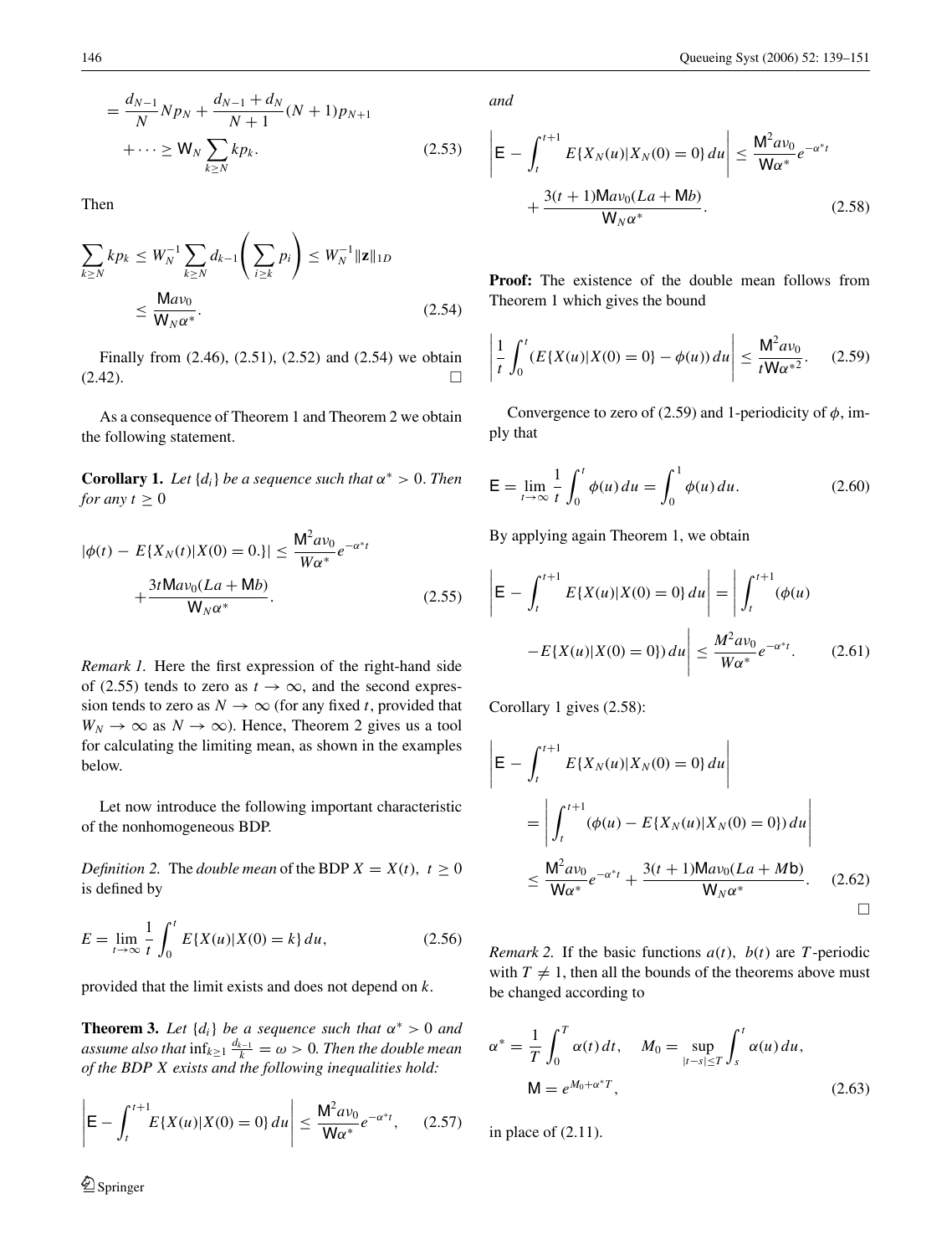#### **3. Some examples**

We consider the simplest nonhomogeneous queueing systems, with periodic rates.

We show how the limiting mean length of the queue (a periodic function of time *t*) is obtained. The same construction for the double mean is also presented.

In our examples we choose some values of the period *T* corresponding to different situations: the case  $T = 1$  is related to the standard situation examined above, the case of a short period  $T = 0.01$  corresponds to rapidly varying processes and the case of a long period  $(T = 100)$ approximates the situation where the intensity of arrivals of customers and the duration of services significantly differ.

It is interesting to remark that the behaviour of the limiting averages in the models  $M(t)/M(t)/1$  and  $M(t)/1$  $M(t)/2$  is simpler for small and intermediate values of the period.

In these cases only negligible oscillations of the mean values are perceived during the period.

For large values of *T* in the arrival and service rates the oscillations in the limiting mean values are instead extremely significant.

The choice of the weights  $d_i$  considerably influences the different estimates of the speed of convergence.

The optimal choice of the sequence  $\{d_i\}$  in the general case is a difficult problem which will be examined in a separate paper.

The program used for the calculation of the limiting averages and the limiting mean was written in Delphi 6, while the calculations have been carried out with a processor Celeron 2400.

*Example 1.* (Queue-length process for the  $M(t)/M(t)/1$ queue). We present different examples of periodic func-

**Fig. 1**  $E{X_N(t)|X_N(0) = 0}$ , for  $t \in [24, 25]$ .

Hence by Theorem 1, Theorem 2 and Corollary 1, we have that

$$
|E\{X(t)|X(0) = 0\} - \phi(t)| \le 200e^{-t}
$$
  

$$
|E\{X(t)|X(0) = 0\} - E\{X_N(t)|X_N(0) = 0\}| \le \frac{480Nt}{2^{N-1}}
$$

and

$$
|\phi(t) - E\{X_N(t)|X_N(0) = 0\}| \le 200e^{-t} + \frac{480Nt}{2^{N-1}}.
$$

Theorem 3 implies that  $|E - \int_{t}^{t+1} E\{X(u)|X(0) = 0\} du|$ 200*e<sup>-t</sup>*, and  $|E - \int_{t}^{t+1} E\{X_N(u)|X_N(0) = 0\} du|$  ≤ 200  $e^{-t} + \frac{480N(t+1)}{2^{N-1}}$ .

For  $t = 24$ ,  $N = 50$ , the above inequality writes  $|E 0.38305460 < 10^{-8}$ .

In figure 1 the mean  $E{X_N(t)|X_N(0) = 0}$  when *t* ranges from 24 to 25 is drawn.

(ii)  $a(t) = 1 + \sin 200\pi t$ ,  $b(t) = 4 + 2\cos 200\pi t$  (period  $T = 0.01$ .  $v_n = \eta_n = 1 = L = M$ ,  $a = 2$  and  $b = 6$ . For  $d_k = 2^k$ ,  $k \ge 0$ ,  $\alpha(t) = 1 - \sin 200\pi t + 2\cos 200\pi t$ ;  $\alpha^* =$  $100 \int_0^{0.01} \alpha(t) dt = 1, M_0 = \sup_{|t-s| \le 0.01} \int_s^t \alpha(u) du = 0.01$  $+\frac{1}{200\pi}$  and  $M = e^{M_0 + T\alpha^*} = e^{0.02 + \frac{1}{200\pi}} < 1.1$ .  $W = \inf_k$  $\frac{\sum_{i=0}^{k-1} d_i}{k} = 1$  and  $W_N = \inf_{k \ge 0} \frac{\sum_{i=0}^{k} 2^{N-1+i}}{N+k} = \frac{2^{N-1}}{N}$ .



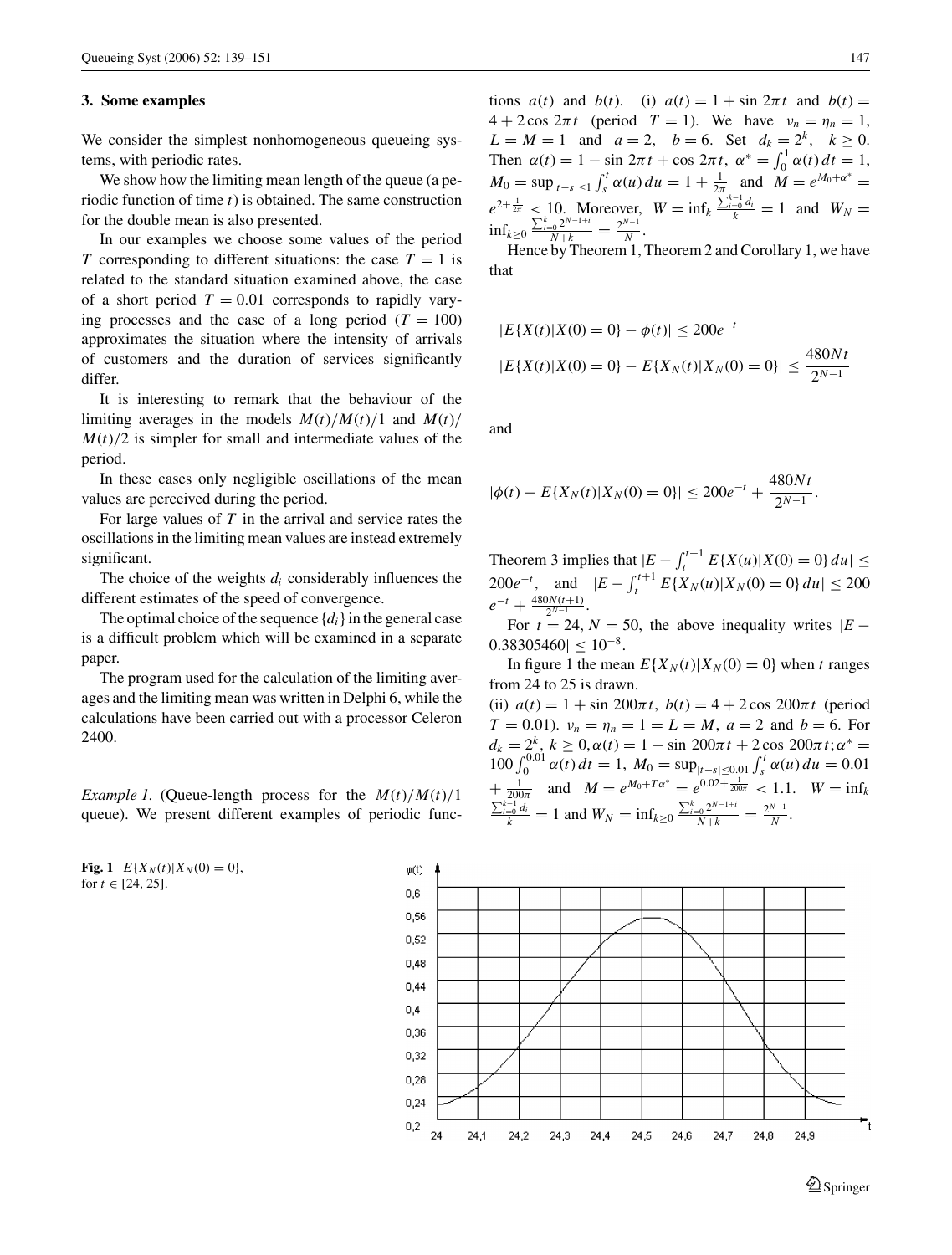



Hence

$$
|E\{X(t)|X(0) = 0\} - \phi(t)| \le 3e^{-t} |E\{X(t)|X(0) = 0\} - E\{X_N(t)|X_N(0) = 0\}| \le \frac{53Nt}{2^{N-1}},
$$
  
\n
$$
\left|E - 100 \int_{t}^{t+0.01} E\{X_N(u)|X_N(0) = 0\} du \right| \le 3e^{-t}
$$
  
\n+  $\frac{53N(t+1)}{2^{N-1}}$ .

Then, for  $t = 20$ ,  $N = 45$ , we have that

$$
|\mathsf{E}-0.33354528| \leq 10^{-8}
$$

In figure 2 the mean  $E{X_N(t)|X_N(0) = 0}$ , for *t* belonging to the interval [20, 20.01] is pictured.

(iii)  $a(t) = 1 + \sin 0.02\pi t$ ,  $b(t) = 4 + 2\cos 0.02\pi t$ . With the same choice for  $\{d_k\}$  we get the estimates  $|E{X(t)|X(0) = 0} - \phi(t)| \leq 2e^{432-t}, \quad |E{X(t)|X(0) = 0}$  $-E\{X_N(t)|X_N(0) = 0\}| \le \frac{48 \cdot e^{216} Nt}{2^{N-1}}, \text{ and } |E - 0.01 \int_t^{t+100} E\{X_N(u)|X_N(0) = 0\} du| \le 2e^{432-t} + \frac{48 \cdot e^{216} N(t+1)}{2^{N-1}}.$ For  $t = 455$ ,  $N = 365$ , the above yields

 $|E - 0.60725144| \leq 10^{-8}$ .

Figure 3 represents the mean  $E\{X_N(t)|X_N(0) = 0\}$  for *t* ∈ [455, 555].

*Example 2.* (Queue-length process for the  $M(t)/M(t)/2$ queue). We consider now the same periodic functions of Example 1.

*(i)*  $a(t) = 1 + \sin 2\pi t$ ,  $b(t) = 4 + 2\cos 2\pi t$  (1-periodic functions). In this case we have  $\nu_n = \eta_1 = 1$  ( $n \ge 1$ ),  $\eta_n =$ 

**Fig. 3**  $E{X_N(t)|X_N(0) = 0}$ , for  $t \in [455, 555]$ .

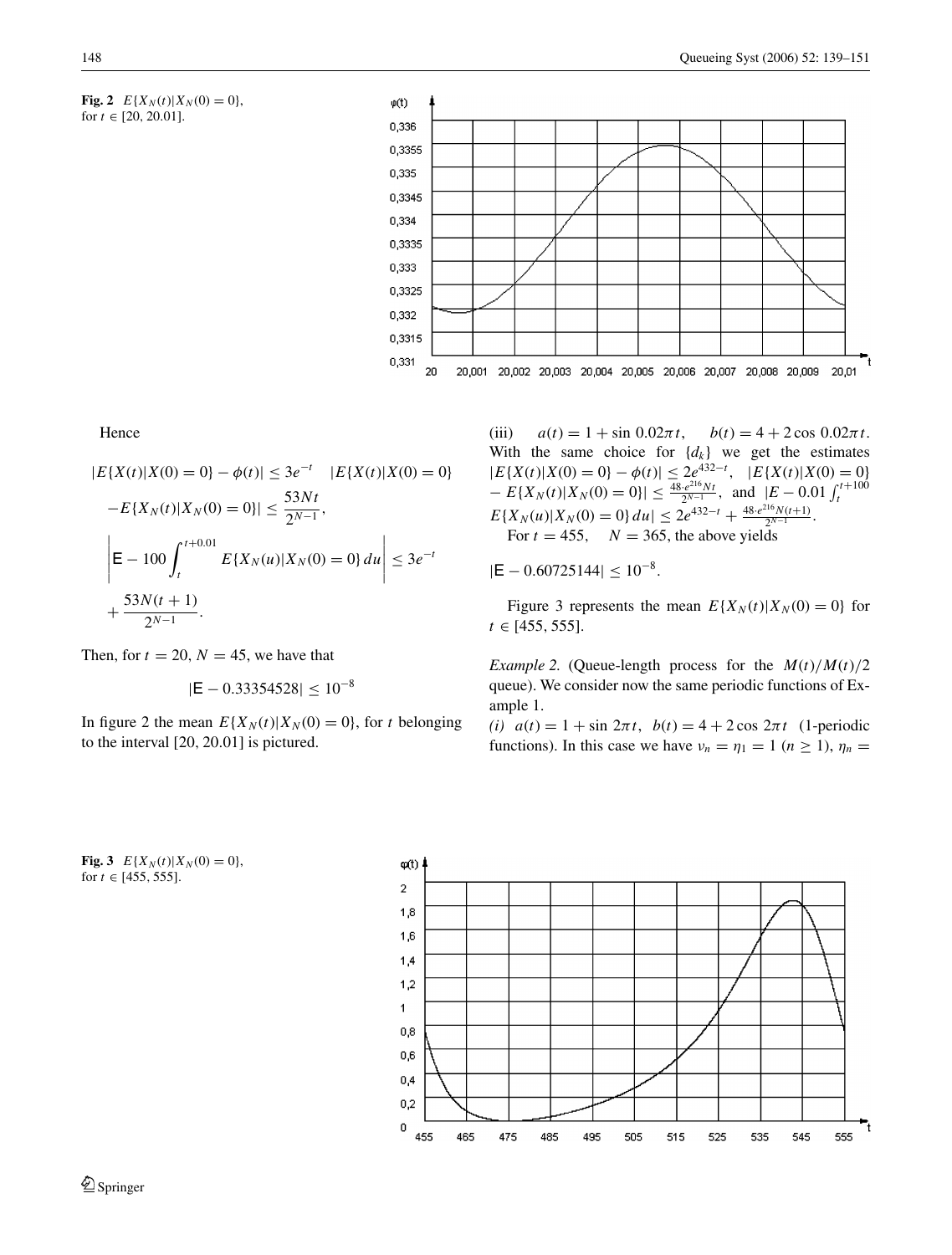**Fig. 4**  $E{X_N(t)|X_N(0) = 0}$ , for  $t \in [11, 12]$ .



2 ( $n \ge 2$ ), hence  $L = 1$ ,  $M = 2$  and  $a = 2$ ,  $b = 6$ . If  $d_k = 2^k$ ,  $k \ge 0$ , then  $\alpha(t) = 3 - \sin 2\pi t + 2 \cos 2\pi t$ ,  $\alpha^* =$ <br> $\int_0^1 \alpha(t) dt = 3$ ,  $M_0 = \sup_{|t-s| \le 1} \int_s^t \alpha(u) du = 3 + \frac{1}{2\pi}$ ,  $M =$  $e^{M_0 + \alpha^*} = e^{6 + \frac{1}{2\pi}} < 500$ ,  $W = \inf_k \frac{\sum_{i=0}^{k-1} d_i}{k} = 1$  and  $W_N =$  $\inf_{k \geq 0} \frac{\sum_{i=0}^{k} 2^{N-1+i}}{N+k} = \frac{2^{N-1}}{N}$ . Hence by the results proved above we have that

$$
|E\{X(t)|X(0) = 0\} - \phi(t)| \le 2 \cdot 10^5 e^{-3t}
$$
  
\n
$$
|E\{X(t)|X(0) = 0\} - E\{X_N(t)|X_N(0) = 0\}| \le \frac{3 \cdot 10^4 Nt}{4 \cdot 2^{N-2}},
$$
  
\n
$$
|\phi(t) - E\{X_N(t)|X_N(0) = 0\}| \le 2 \cdot 10^5 e^{-3t} + \frac{3 \cdot 10^4 Nt}{4 \cdot 2^{N-2}},
$$

and, by Theorem 3

$$
\left| \mathsf{E} - \int_{t}^{t+1} E\{X(u)|X(0) = 0\} du \right| \leq 2 \cdot 10^{5} e^{-3t},
$$
\n
$$
\left| \mathsf{E} - \int_{t}^{t+1} E\{X_{N}(u)|X_{N}(0) = 0\} du \right| \leq 2 \cdot 10^{5} e^{-3t}
$$
\n
$$
+ \frac{3 \cdot 10^{4} N(t+1)}{4 \cdot 2^{N-2}},
$$

Put  $t = 11$ ,  $N = 54$ . The last bound then becomes  $|E - 0.29456925| \le 10^{-8}$ . In figure 4 the function  $E{X_N(t)|X_N(0) = 0}$  for *t* inside [11, 12] is drawn. *(ii)*  $a(t) = 1 + \sin 200\pi t$ ,  $b(t) = 4 + 2\cos 200\pi t$ . Then  $\nu_n = \eta_1 = 1 \ (n \geq 1), \ \eta_n = 2 \ (n \geq 2), \ L = 1, \ M = 2, \ a = 1$ 2,  $b = 6$ . For  $d_k = 2^k$ ,  $k \ge 1$ , we obtain the following bounds

$$
|E\{X(t)|X(0) = 0\} - \phi(t)| \le 6e^{-3t},
$$
  

$$
|E\{X(t)|X(0) = 0\} - E\{X_N(t)|X_N(0) = 0\}| \le \frac{72Nt}{2^{N-1}},
$$

$$
\left| \mathsf{E} - 100 \int_{t}^{t+0.01} E\{X_N(u) | X_N(0) = 0\} du \right| \le 6e^{-3t}
$$

$$
+ \frac{72N(t+1)}{2^{N-1}}.
$$

Set  $t = 7$ ,  $N = 44$ . Then the last inequality becomes

$$
|\text{E}-0.25434930| \leq 10^{-8}
$$

Figure 5 shows the mean  $E{X_N(t)|X_N(0) = 0}$  in the interval [7, 7.01].

 $(iii) a(t) = 1 + \sin 0.02\pi t, b(t) = 4 + 2\cos 0.02\pi t$  (period  $T = 100$ ). In this case we obtain (for the same sequence  $d_k = 2^k$ ) the bounds:

$$
|E\{X(t)|X(0) = 0\} - \phi(t)| \le e^{1232-3t},
$$
  
\n
$$
|E\{X(t)|X(0) = 0\} - E\{X_N(t)|X_N(0) = 0\}|
$$
  
\n
$$
\le \frac{40Nte^{616}}{2^{N-1}},
$$
  
\n
$$
\left|E - 0.01 \int_{t}^{t+100} E\{X_N(u)|X_N(0) = 0\} du \right| \le e^{1232-3t}
$$
  
\n
$$
+\frac{40N(t+1)e^{616}}{2^{N-1}},
$$

which, for  $t = 418$  and  $N = 945$  yields

$$
|\textbf{E}-0.31032003|\leq 10^{-8}.
$$

 $\mathcal{D}$  Springer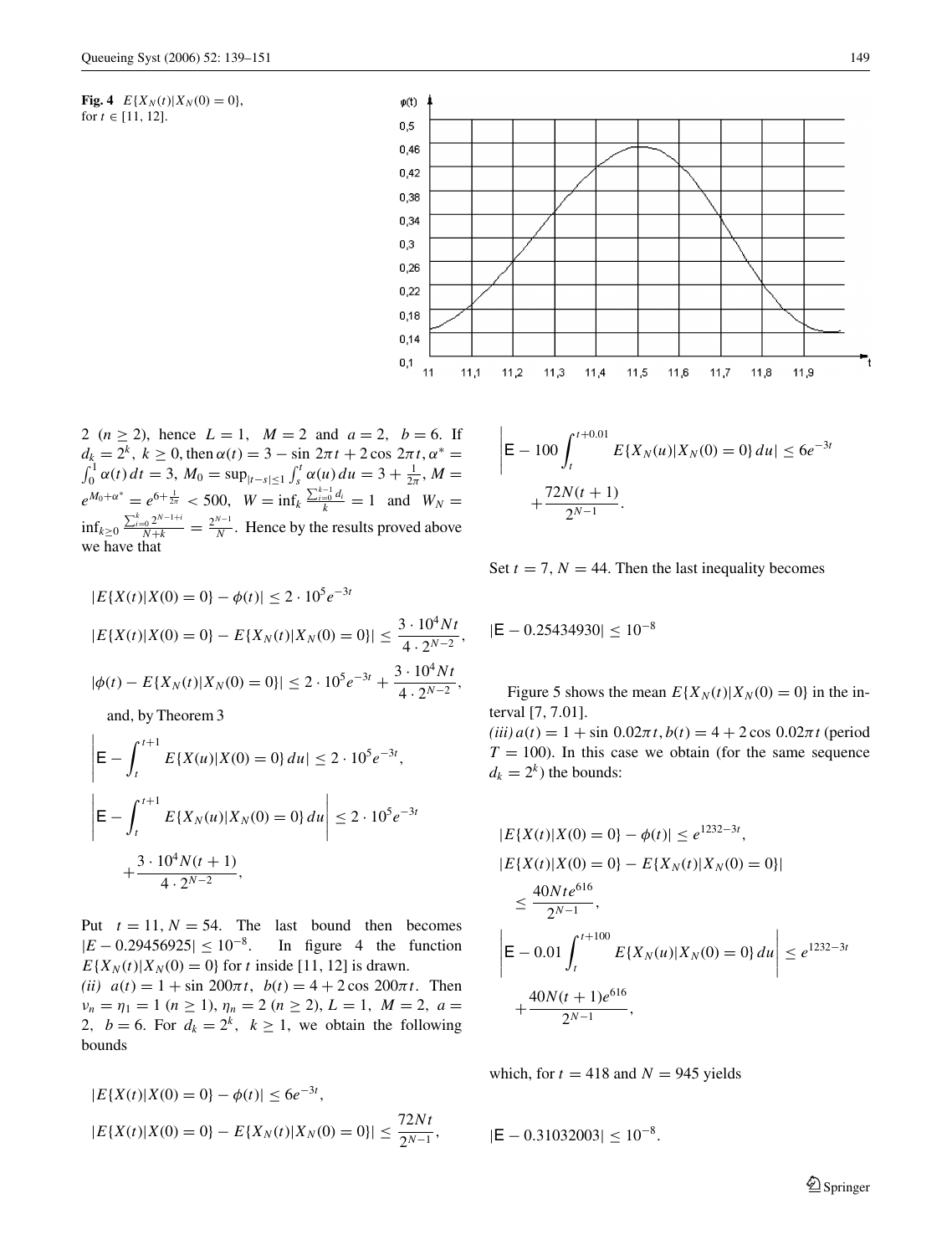

The function  $E{X_N(t)|X_N(0) = 0}$ , for  $t \in [418, 518]$ , is represented in figure 6.

**Acknowledgments** The paper was begun in summer 2003 during the visit of Prof. A.I. Zeifman to the Dipartimento di Statistica, Probabilità e Statistiche Applicate of University of Rome "La Sapienza", to which he wants to express his thanks for the financial support received. We want to thank the Referee and the Associate Editor for very useful remarks.

# **References**

- 1. Y. Daletsky and M.G. Krein, Stability of solutions of differential equations in Banach spaces, Ann. Math. Soc. Transl. 43 (1974) 386. American Mathematical Society, Providence, R.I.
- 2. A. Di Crescenzo and A.G. Nobile, Diffusion approximation to a queueing system with time dependent arrival and ser-

vice rates, Queueing Systems Theory Appl. 19 (1995) 41– 62.

- 3. B.V. Gnedenko and I.P. Makarov, Properties of a problem with losses in the case of periodic intensities, Diff. Equations 7 (1971) 1696–1698 (in Russian).
- 4. B. Granovsky and A. Zeifman, The *N*-limit of spectral gap of a class of birth-death Markov chains, Appl. Stoch. Models in Business and Industry 16 (2000) 235–248.
- 5. B. Granovsky and A. Zeifman, Nonstationary queues: Estimation of the rate of convergence, Queueing Systems 46 (2004) 363– 388.
- 6. A. Mandelbaum and W. Massey, Strong approximations for timedependent queues, Math. Oper. Res. 20 (1995) 33–64.
- 7. B. Margolius, A sample path analysis of the  $M_t/M_t/c$  queue, Queueing Systems Theory Appl. 31(1–2) (1999) 59–93.
- 8. W.A. Massey and W. Whitt, On analysis of the modified offeredload approximation for the nonstationary Erlang loss model. Ann. Appl. Probab. 4 (1994) 1145–1160.
- 9. F. Simonot, Sur l'approximation de la distribution stationnaire d'une chaîne de Markov stochastiquement monotone, Stoch. Proc. Appl. 56(1) (1995) 137–149.